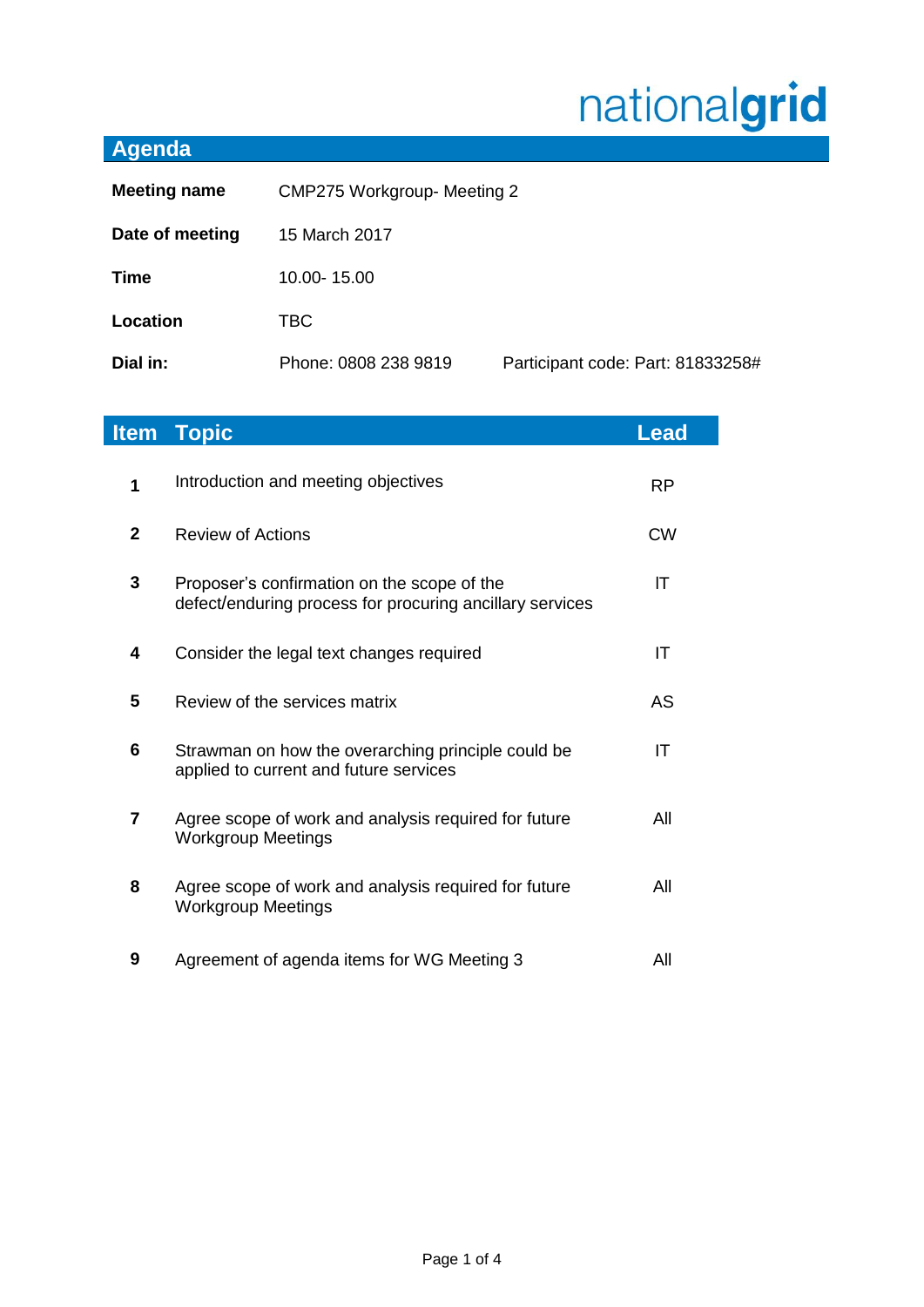## Action Log:

| Action         | <b>WG</b>       | <b>Action</b>                     | <b>Action</b>                                                     | Due Date | <b>Status</b> |
|----------------|-----------------|-----------------------------------|-------------------------------------------------------------------|----------|---------------|
| <b>No</b>      | meeting         | Owner                             |                                                                   |          |               |
|                | raised          |                                   |                                                                   |          |               |
| 1              | WG <sub>1</sub> | AS                                | Review and inform the WG on the spread of STOR                    | 07/03/17 | Open          |
|                |                 |                                   | providers for the season 8.5.                                     |          |               |
| $\overline{2}$ | WG <sub>1</sub> | AS                                | NGRID to clarify Black Start contracts and what % is              | 07/03/17 | Open          |
|                |                 |                                   | linked to OCGTs and provide detail, if possible, on               |          |               |
|                |                 |                                   | how costs are distinguished e.g. capital costs?                   |          |               |
| 3              | WG <sub>1</sub> | $\overline{AS}$                   | Confirm the steps that National Grid control will take            | 07/03/17 | Open          |
|                |                 |                                   | when tendering for a service to ensure that a Party               |          |               |
|                |                 |                                   | does not tender for a service that is mutually                    |          |               |
|                |                 |                                   | exclusive when already associated to an existing                  |          |               |
|                |                 |                                   | service.                                                          |          |               |
| $\overline{4}$ | WG <sub>1</sub> | <b>AS</b>                         | Review the relevant contract clauses re not being                 | 07/03/17 | Open          |
|                |                 |                                   | paid twice. Confirm to the WG where would these be                |          |               |
|                |                 |                                   | and do they differ for each service e.g. does the                 |          |               |
|                |                 |                                   | STOR framework contain a generic statement?                       |          |               |
|                |                 |                                   |                                                                   |          |               |
| 5              | WG <sub>1</sub> | $\mathsf{I}\mathsf{T}$            | Confirm what the definition of "availability" should              | 07/03/17 | Open          |
|                |                 |                                   | cover in the context of the defect raised under<br><b>CMP275.</b> |          |               |
| 6              | WG <sub>1</sub> | $\mathsf{I}\mathsf{T}$            | Confirm how the Proposal will deal with overlapping               | 07/03/17 |               |
|                |                 |                                   | when one service last e.g. 4hrs and the other last 30             |          | Open          |
|                |                 |                                   | mins - what is the time period that the netting should            |          |               |
|                |                 |                                   | apply to? Clarify if it relates to "availability" or              |          |               |
|                |                 |                                   | "utilisation".                                                    |          |               |
| 8              | WG <sub>1</sub> | AS/IT                             | Update the Service type matrix and add in any other               | 07/03/17 | Open          |
|                |                 |                                   | services                                                          |          |               |
| 9              | WG <sub>1</sub> | $\overline{\mathsf{I}\mathsf{T}}$ | Confirm the scope of the defect:                                  | 07/03/17 | Open          |
|                |                 |                                   | Services to be included and rationale why<br>$\bullet$            |          |               |
|                |                 |                                   | and how netting would work                                        |          |               |
| 10             | WG <sub>1</sub> | All                               | Consider what the unintended consequences could                   | 07/03/17 | Open          |
|                |                 |                                   | be e.g. Company A can offer 2 services currently but              |          |               |
|                |                 |                                   | chose now to only enter into 1 if CMP275 is                       |          |               |
|                |                 |                                   | implemented -what are the implications to that other              |          |               |
|                |                 |                                   | service that now does have capacity secured from                  |          |               |
|                |                 |                                   | Company A                                                         |          |               |
| 11             | WG <sub>1</sub> | $\mathsf{I}\mathsf{T}$            | How could future proofing work and present a                      | 07/03/17 | Open          |
|                |                 |                                   | strawman on the principles that could be applied and              |          |               |
|                |                 |                                   | how Future services could be captured and consider                |          |               |
|                |                 |                                   | how the legal text could be drafted to reflect this.              |          |               |
|                |                 |                                   |                                                                   |          |               |
| 12             | WG <sub>1</sub> | <b>IT/AS</b>                      | Consider the implications of the CLASS project. For               | 07/03/17 | Open          |
|                |                 |                                   | example, where there is a single MPAN and two                     |          |               |
|                |                 |                                   | separate legal entities are providing separate                    |          |               |
|                |                 |                                   | services and getting paid for each of these                       |          |               |
|                |                 |                                   | separately. Would this be captured under the defect?              |          |               |
|                | WG <sub>1</sub> | $\overline{\text{CW}}$            | How would netting work?                                           |          |               |
| 13             |                 |                                   | Update the ToR and re-circulate to WG for comment                 | 15/02/17 | Closed        |
|                |                 |                                   | and provide to the Feb CUSC Panel.                                |          |               |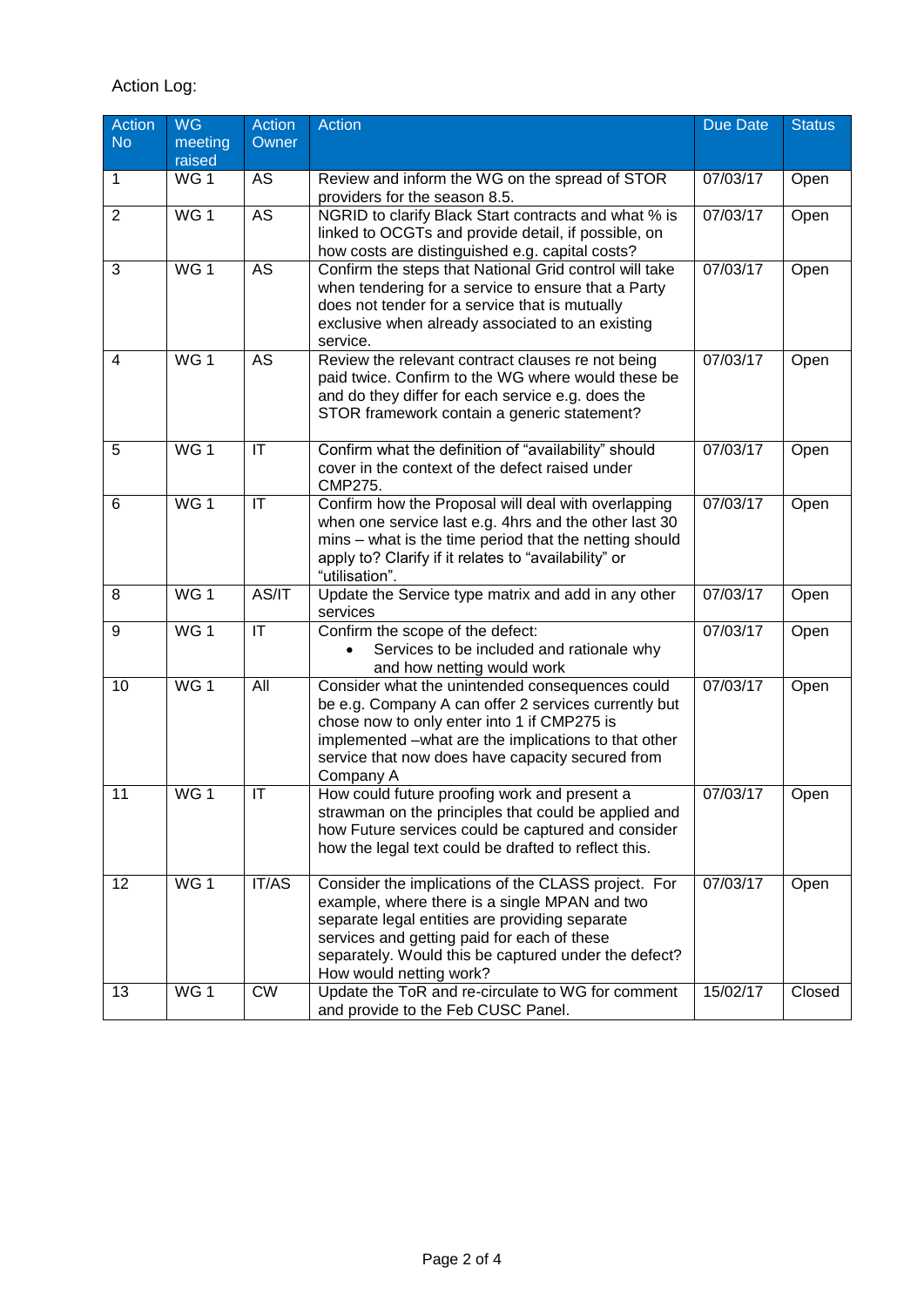#### **Terms of Reference:**

| Specific areas                                                                                                                                                                                                                                 | When addressed |
|------------------------------------------------------------------------------------------------------------------------------------------------------------------------------------------------------------------------------------------------|----------------|
| a) Clarify which revenue streams are<br>excluded from mutuality exclusive<br>arrangement ensuring consideration includes<br>the interaction between both the Balancing<br>Mechanism (BM) and Balancing Services.                               |                |
| b) Demonstrate how this proposal will<br>interact with the existing procurement of<br>services ensuring that this did not lead to<br>over procurement in the market.                                                                           |                |
| c) Demonstrate how this modification does<br>not discourage providers from tendering for<br>services.                                                                                                                                          |                |
| d) Define the assets affected by the<br>proposal.                                                                                                                                                                                              |                |
| e) Demonstrate that they have considered<br>the impact of wider strategic issues being<br>pursued by the industry in their proposal.                                                                                                           |                |
| f) Consider how this modification interacts with<br>Ofgem's Flexibility Call for Evidence which is<br>seeking ways to allow participants to access<br>multiple revenue sources and EU Balancing<br>Code.                                       |                |
| g) Clarify how the proposed changes to the<br><b>CUSC would impact Distribution Networks.</b>                                                                                                                                                  |                |
| h) Ensure individual power stations are not<br>identified within the report.                                                                                                                                                                   |                |
| i) Define the practical implementation of the<br>solution, so that it is defined for all industry<br>participants i.e. National Grid who will run<br>tenders for the Balancing Services and parties<br>who would like to tender for a Service. |                |
| j) Consideration of the future development of<br><b>Balancing Services.</b>                                                                                                                                                                    |                |

## **Workgroup proposed timetable**

| w/c 13 February   | Workgroup meeting 1                        |
|-------------------|--------------------------------------------|
| 2017              |                                            |
| w/c 13 March 2017 | Workgroup meeting 2                        |
| w/c 27 March 2017 | Workgroup meeting 3                        |
| 10 April 2017     | Workgroup Consultation issued (15 days)    |
| 5 May 2017        | Deadline for responses                     |
| w/c 15 May 2017   | Workgroup meeting 4                        |
| w/c 5 June 2017   | Workgroup meeting 5 (agree WACMs and Vote) |